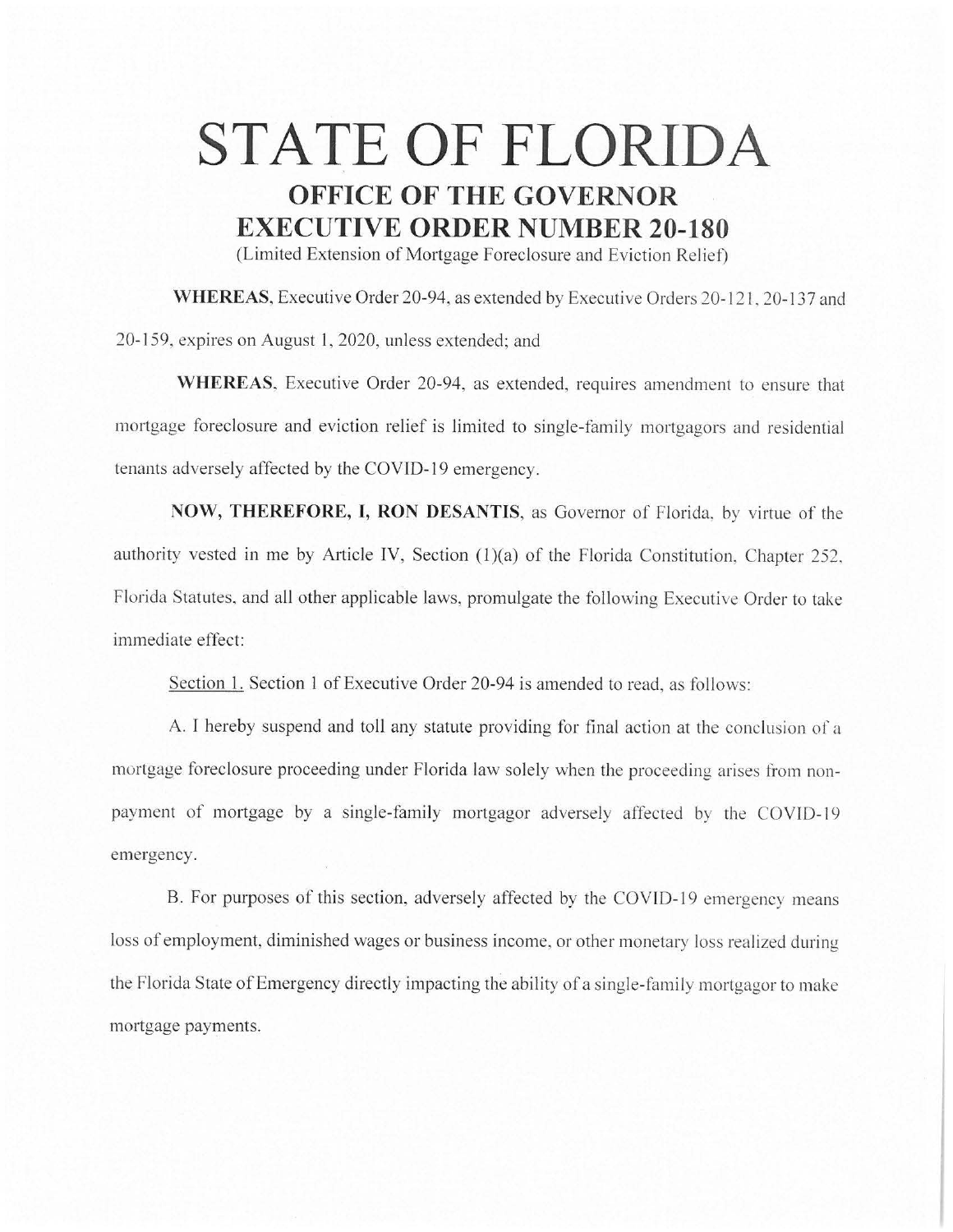C. Nothing in this Executive Order shall be construed to suspend or otherwise affect foreclosure proceedings unrelated to non-payment of mortgage.

Section 2. Section 2 of Executive Order 20-94 is amended to read, as follows:

A. I hereby suspend and toll any statute providing for final action at the conclusion of an eviction proceeding under Florida law solely when the proceeding arises from non-payment of rent by a residential tenant adversely affected by the COVID-19 emergency.

B. For purposes of this section, adversely affected by the COVID-19 emergency means loss of employment, diminished wages or business income, or other monetary loss realized during the Florida State of Emergency directly impacting the ability of a residential tenant to make rent payments.

C. Nothing in this Executive Order shall be construed to suspend or otherwise affect eviction proceedings unrelated to non-payment of rent.

Section 3. Section 3 of Executive Order 20-94 is amended to read. as follows: Nothing in this Executive Order shall be construed as relieving an individual from his or her obligation to make mortgage payments or rent payments. All payments. including tolled payments, are due when an individual is no longer adversely affected by the COVID-19 emergency.

Section 4. I hereby extend Executive Order 20-94, as extended by Executive Orders 20- 121, 20-137 and 20-159, and as amended herein, until 12:01 a.m. on September 1, 2020.

> IN TESTIMONY WHEREOF, I have hereunto set my hand and caused the Great Seal of the State of Florida to be affixed, at Tallahassee. this 29th day of July, 2020.



 $\overline{2}$